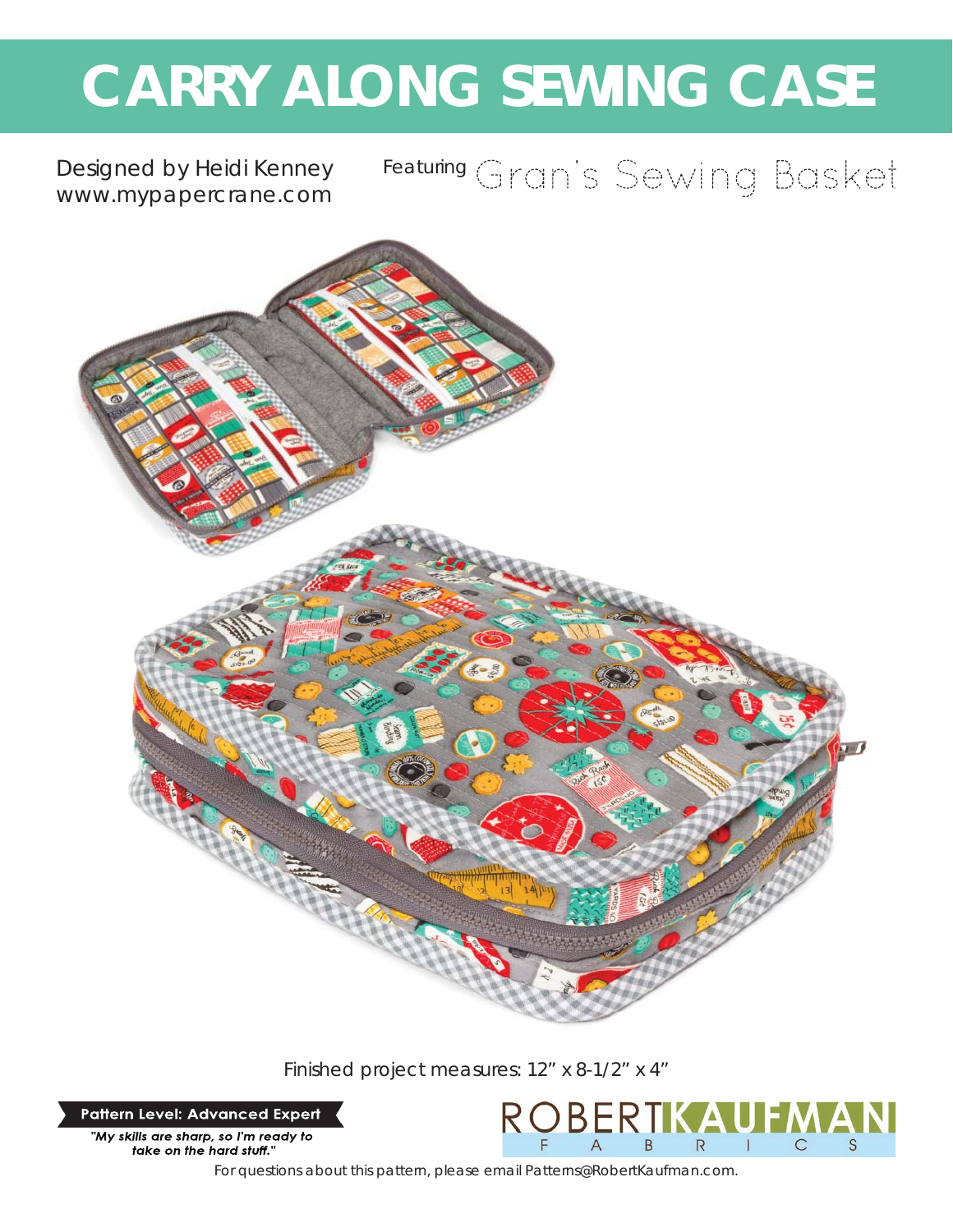# Fabric and Supplies Needed

| Color                             | Fabric        | Name/SKU                                                      | Yardage  | Color | Fabric | Name/SKU                                                                                                                          | Yardage  |
|-----------------------------------|---------------|---------------------------------------------------------------|----------|-------|--------|-----------------------------------------------------------------------------------------------------------------------------------|----------|
|                                   | A             | AIK-16399-12<br><b>GREY</b>                                   | 1/2 yard |       | D      | SB-88190D1-10<br><b>RED</b>                                                                                                       | 1/2 yard |
|                                   | B             | E064-1019<br><b>BLACK</b>                                     | 1/2 yard |       | E      | P-5689-186<br><b>SILVER</b><br>*for binding                                                                                       | 1/3 yard |
| <b>FINE</b><br>DOUBLE FOI<br>Tape | $\mathcal{C}$ | AIK-16400-12<br><b>GREY</b><br>Copyright 2016, Robert Kaufman | 1/4 yard |       |        | You will also need:<br>1/2 yard Fusible Featherweight Interfacing<br>1/2 yard Fusible Fleece<br>one 30" zipper<br>two 12" zippers |          |
|                                   |               | For individual use only - Not for resale                      |          |       |        |                                                                                                                                   |          |

#### *Fabric amounts based on yardage that is 42" wide.*

# Notes Before You Begin

- Read through all of the instructions before beginning.
- All of the seam allowances are 1/4" unless otherwise noted.
- Press seam allowances open unless otherwise noted.
- Width of fabric (WOF) is equal to at least 42" wide.
- Right sides together has been abbreviated to RST.
- Remember to measure twice and cut once!





Right side of fabric Network Channel Wrong side of fabric

# Cutting Instructions

# **From Fabric A (exterior), cut:**

two 12" x 8-1/2" rectangles one 3-1/2" x 30" rectangle for the zipper area one 3" x 10" rectangle for the spine area

# **From Fabric B (interior), cut:**

two 13" x 10" rectangles one 3-1/2" x 30" rectangle for the zipper area one 4" x 11" rectangle for the spine area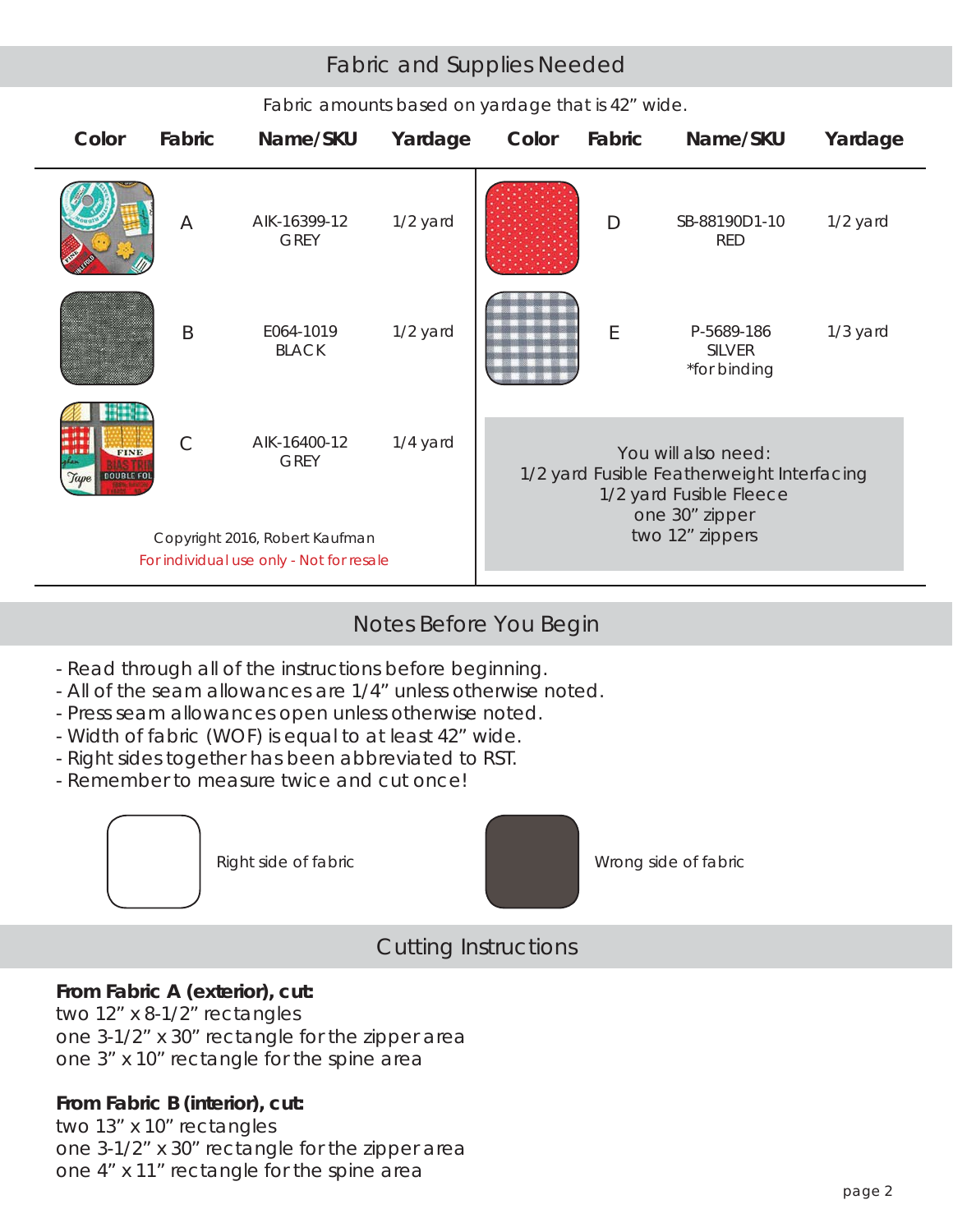#### **From Fabric C (exterior pocket), cut:**

two 12" x 6-1/2" rectangles

#### **From Fabric D (interior pocket), cut:**

two 12" x 6-1/2" rectangles two 12" x 13" rectangles

#### **From the Fusible Featherweight Interfacing, cut:**

two 12" x 6-1/2" rectangles

#### **From the Fusible Fleece, cut:**

two 12" x 8-1/2" rectangles one 3-1/2" x 30" rectangle one 3" x 10" rectangle

# Make the Bias Tape Binding

**Step 1:** Cut nine 2-1/2" strips on the bias from the binding fabric.



**Step 2:** Position and pin bias strips perpendicular to each other with right sides together and raw edges aligned. Sew with a 1/4" seam allowance and press the seam open.



**Step 3:** Fold the bias tape in half lengthwise and iron flat.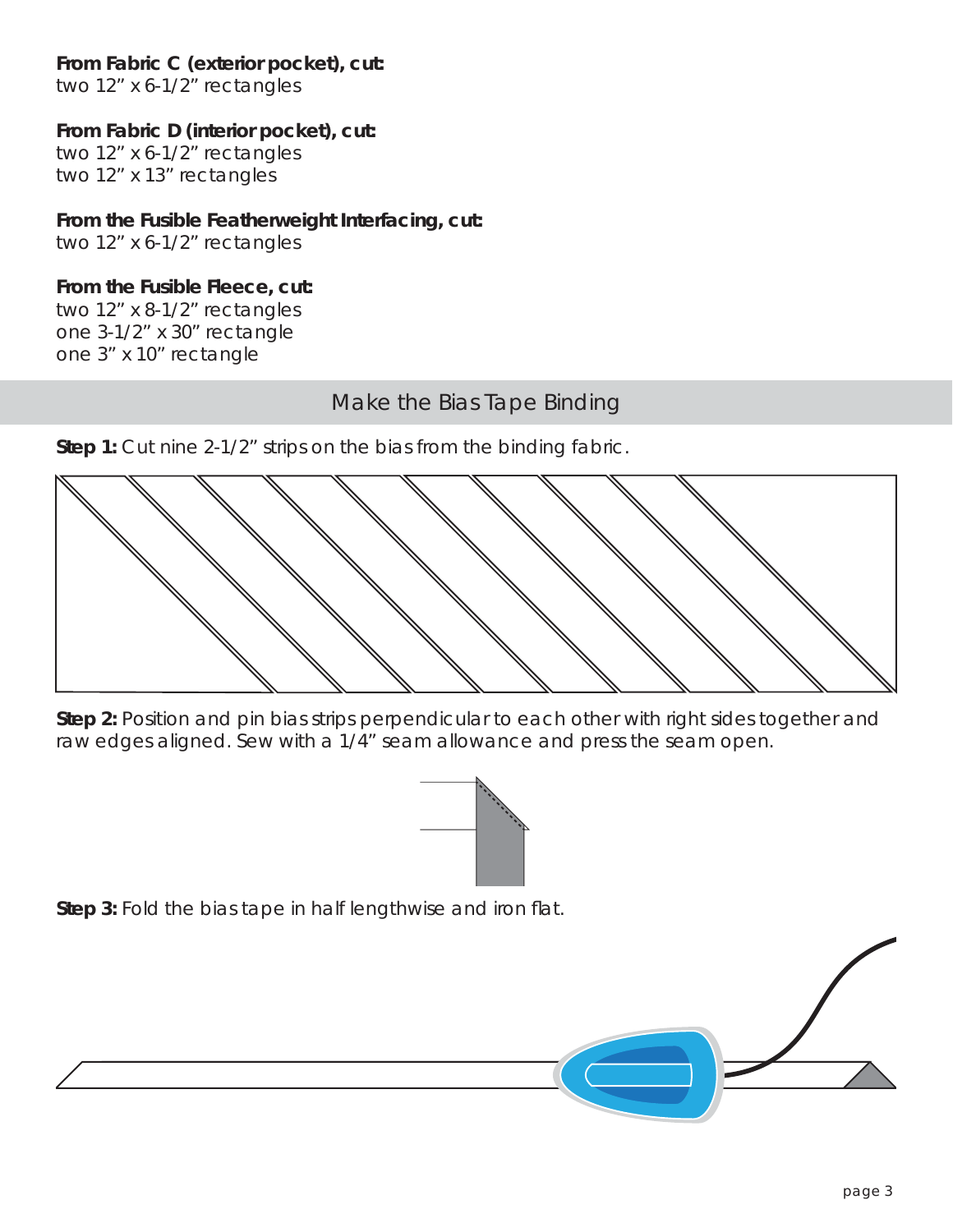# Assemble the Pockets

**Step 4:** Iron fusible fleece to the wrong sides of both 12" x 8-1/2" Fabric A outer case fabrics and 3" x 10" Fabric A spine area fabric.

**Step 5:** Position outer case fabrics on top of larger Fabric B interior pieces with wrong sides together. The Fabric B pieces are larger to give you extra room while quilting. Pin in place, leaving about 1" extra interior fabric around each piece. Do the same for the spine area.



**Step 6:** Using a walking foot, quilt all three surfaces as desired, and then trim off excess interior fabrics so your finished quilted pieces measure as follows: two 12" x 8-1/2" main case fabrics and one 3" x 10" spine area. Set aside.

**Step 7:** Iron featherweight fusible onto the wrong sides of the 12" x 6-1/2" Fabric C pocket exterior fabrics.

**Step 8:** Place two 12" x 6-1/2" Fabric D interior pocket fabrics wrong side up on your work surface. Place the exterior pockets on top of each of them, with right sides facing up.

# Add the Zippers

**Step 9:** Next, you will cut the pocket fabric to add the zippers. Since these pockets will be on opposite sides of the case, you want to take care that you are adding the zippers so that they look like the images below. Cut both exterior and interior fabrics so that you have a 2" section and a 4-1/2" section.



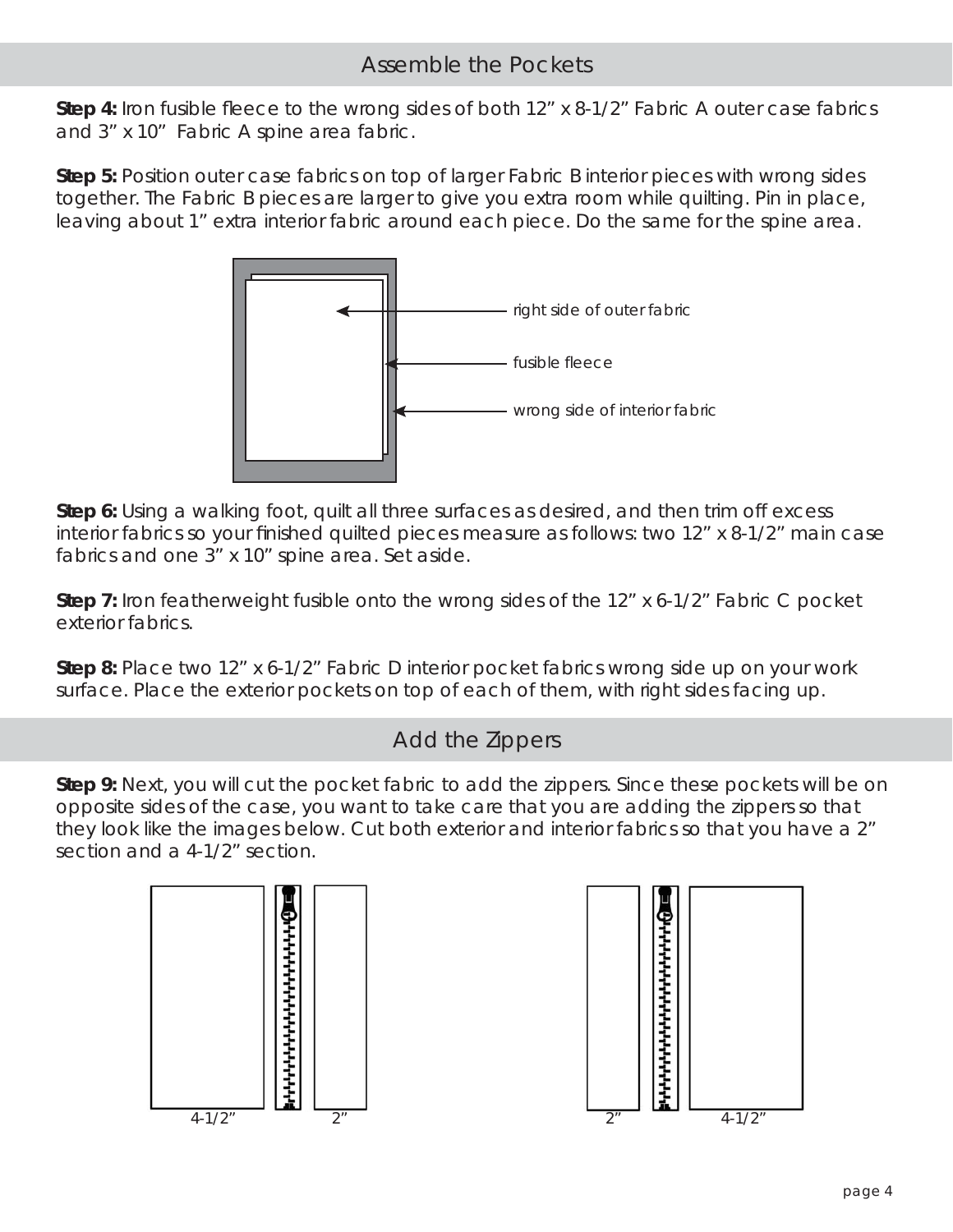**Step 10:** Attach the zipper to the left hand pocket by placing one piece of the 2" exterior fabric right side up on your work surface (Figure 1). Center the zipper wrong side up along the top edge of the fabric. The zipper pull should be placed to the right. Place the lining fabric piece on top, wrong side up. Keeping the zipper centered, pin all three layers together (Figure 2).



**Step 11:** Using your sewing machine's zipper foot, sew along the pinned edge with a 1/4" seam allowance.

**Step 12:** Position the fabric pieces wrong sides together and press the fabric away from the zipper. With the zipper right side up along the top edge of your fabric (Figure 3), top stitch along the upper edge of the fabric (Figure 4).

|          | <b>╻┖┎┖┎┖┎┖┎┖┎┖┎┖┎┖┎┸┎┖┎┖┎┖┎┖┎┸┎┖┎┖</b> |  |
|----------|-----------------------------------------|--|
|          |                                         |  |
|          |                                         |  |
| Figure 3 |                                         |  |



**Step 13:** Repeat the last step with the 4-1/2" side of the pocket. From bottom to top, the layers will be: remaining lining face up, finished unit from Step 12 face up, remaining exterior fabric face down. Then you will repeat Steps 1-13 for the second pocket, taking care that the zipper is closed with the zipper at the top for each pocket. Note: When repeating Step 10, the zipper pull will be placed to the left for the second pocket.







Trim both pockets to 12" x 6-1/2".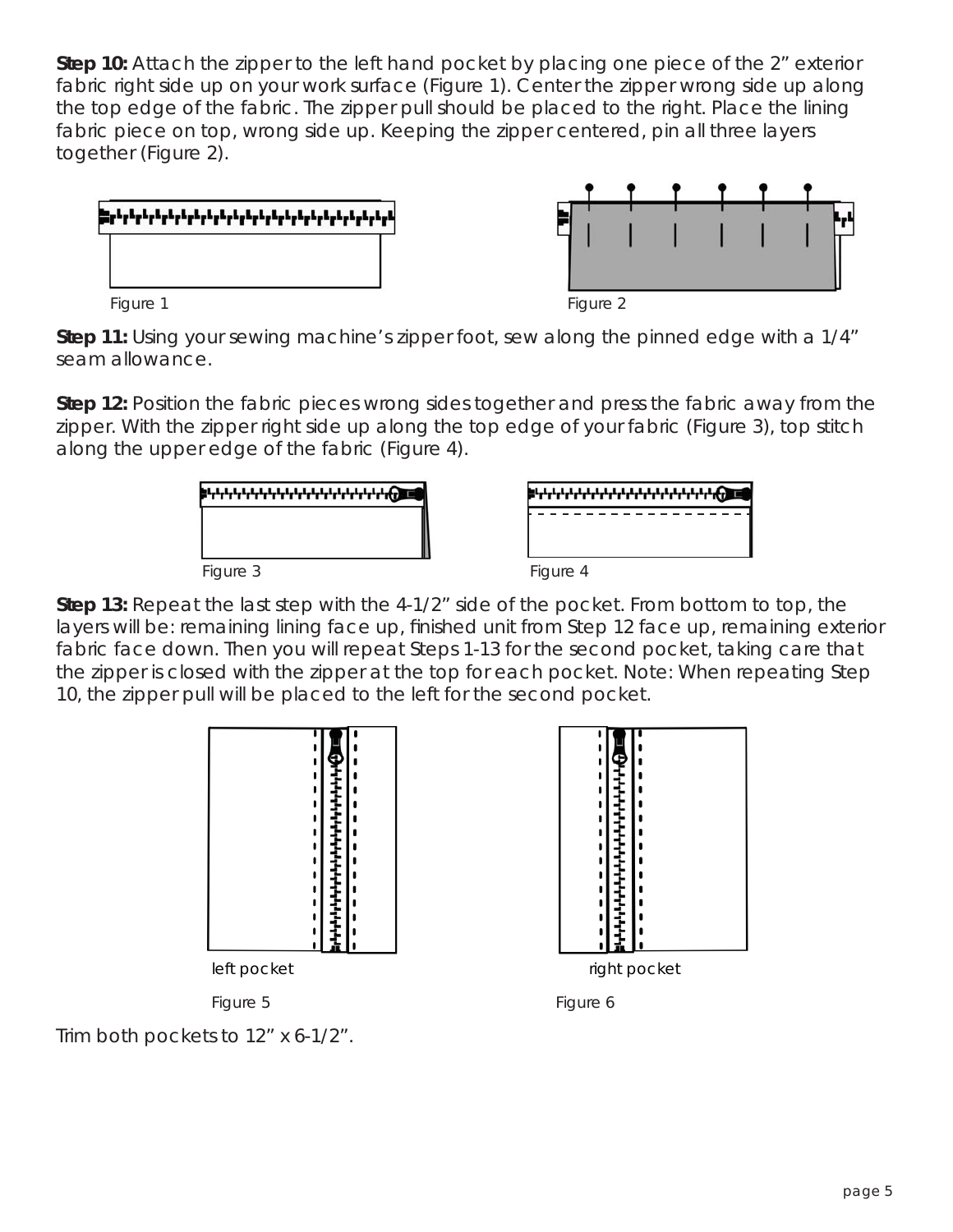# Add the Pocket Binding

**Step 14:** Fold the 12" x 13" interior pocket fabric in half with wrong sides together so that it measures 12" x 6-1/2". Place the left pocket face up on the work surface. Place the Fabric D interior pocket on top, aligning the folded edge with the top edge of the pocket. Pin in place and sew across the top edge.



*Figure 7*

**Step 15:** Repeat with the right pocket. Press the seams toward the pocket and bring the Fabric D piece around to the back side of each pocket piece. Press again.

**Step 16:** Cut two lengths of binding, each approximately 13" long. Place the binding along the top edge of the finished pocket, raw edges of the binding aligned. Sew to the pocket. Fold the binding over the edge of the pocket to cover the raw edges and press in place. Hand stitch along the back or topstitch along the front just under the binding to secure.

# Assemble the Case Body

**Step 17:** Place the quilted case body exterior side down on the work surface. Place a finished pocket right side up on the top. Use a 1/8" seam allowance and a basting stitch along the edges to attach the pockets to the case body pieces. Use the curved guide to mark and cut all four corners.



**。**  $\mathbf{r}$  $\blacksquare$  $\blacksquare$  $\blacksquare$  $\blacksquare$  $\blacksquare$  $\blacksquare$  $\blacksquare$  $\blacksquare$ . ı  $\blacksquare$  $\mathbf{I}$  $\blacksquare$  $\blacksquare$  $\mathbf{I}$ 

*Figure 10*

*Figure 9*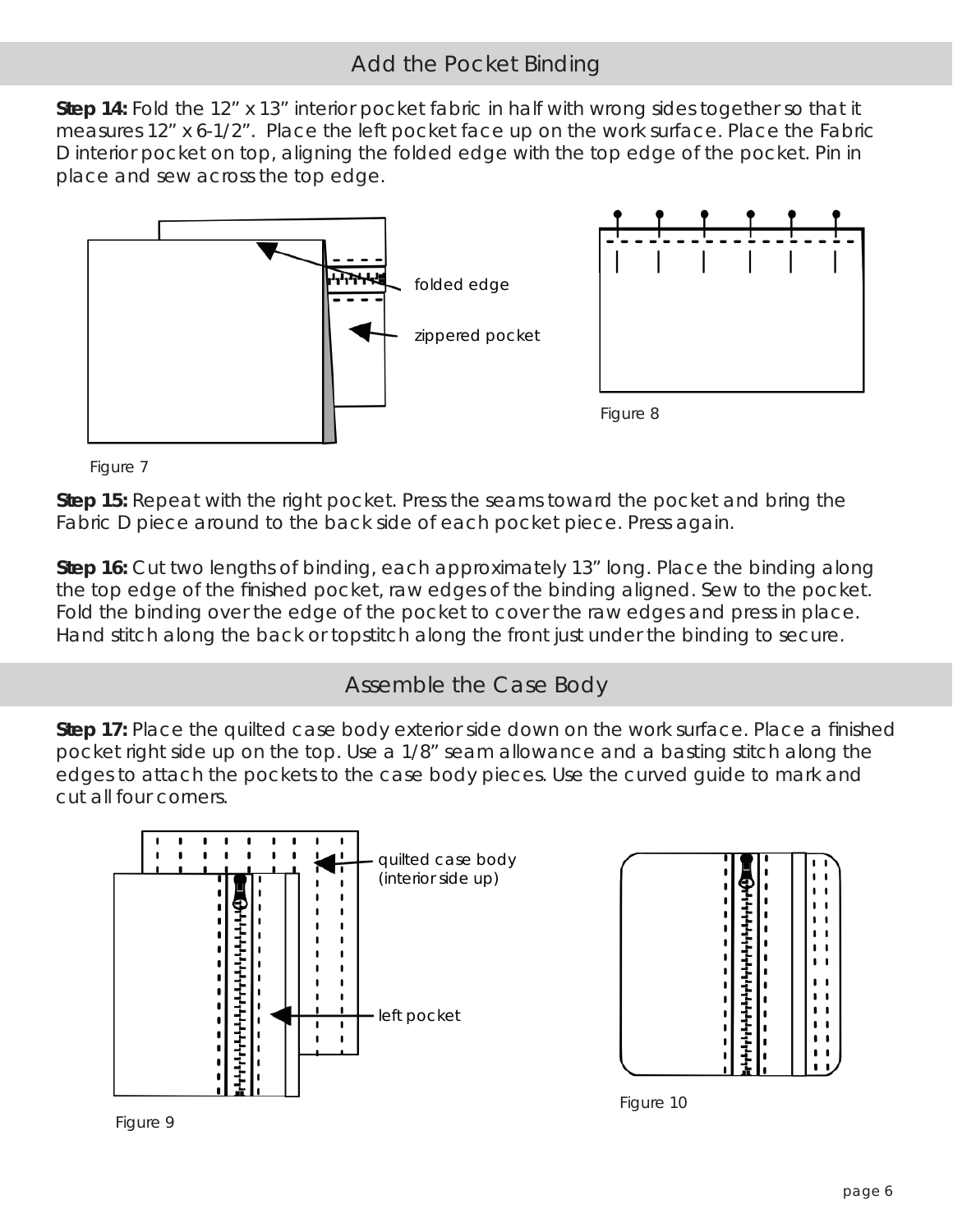## Assemble the Outer Zipper

**Step 18:** Iron the 3-1/2" x 30" fusible fleece to the wrong side of the 3-1/2" x 30" Fabric A piece. Cut both exterior and interior fabrics in half, lengthwise, creating two 1-3/4" x 30" pieces. Attach the fabrics to either side of the 30" zipper following the process used in Steps 10-13. Start with one long strip of Fabric A face up. Place the zipper face down on the long edge and place a strip of Fabric B right side down on top. Carefully pin along the whole edge and sew along the top with your zipper foot.

**Step 19:** Position the fabrics wrong sides together and press. Topstitch along the exterior fabric. Repeat for the second side of the zipper. Trim the unit to 3" x 30", centering the zipper along the length.





**Step 20:** Place the interior spine fabric right side up. Place the zipper fabric on top with right side up, matching the 3" edge at the right end. Place the exterior spine fabric right side down and line up the 3" edge with the end of the zipper fabric. Stitch along the 3" edge.

**Step 21:** Finger press the spine open and away from the zipper piece, placing the spine fabrics wrong sides together.



*Figure 12*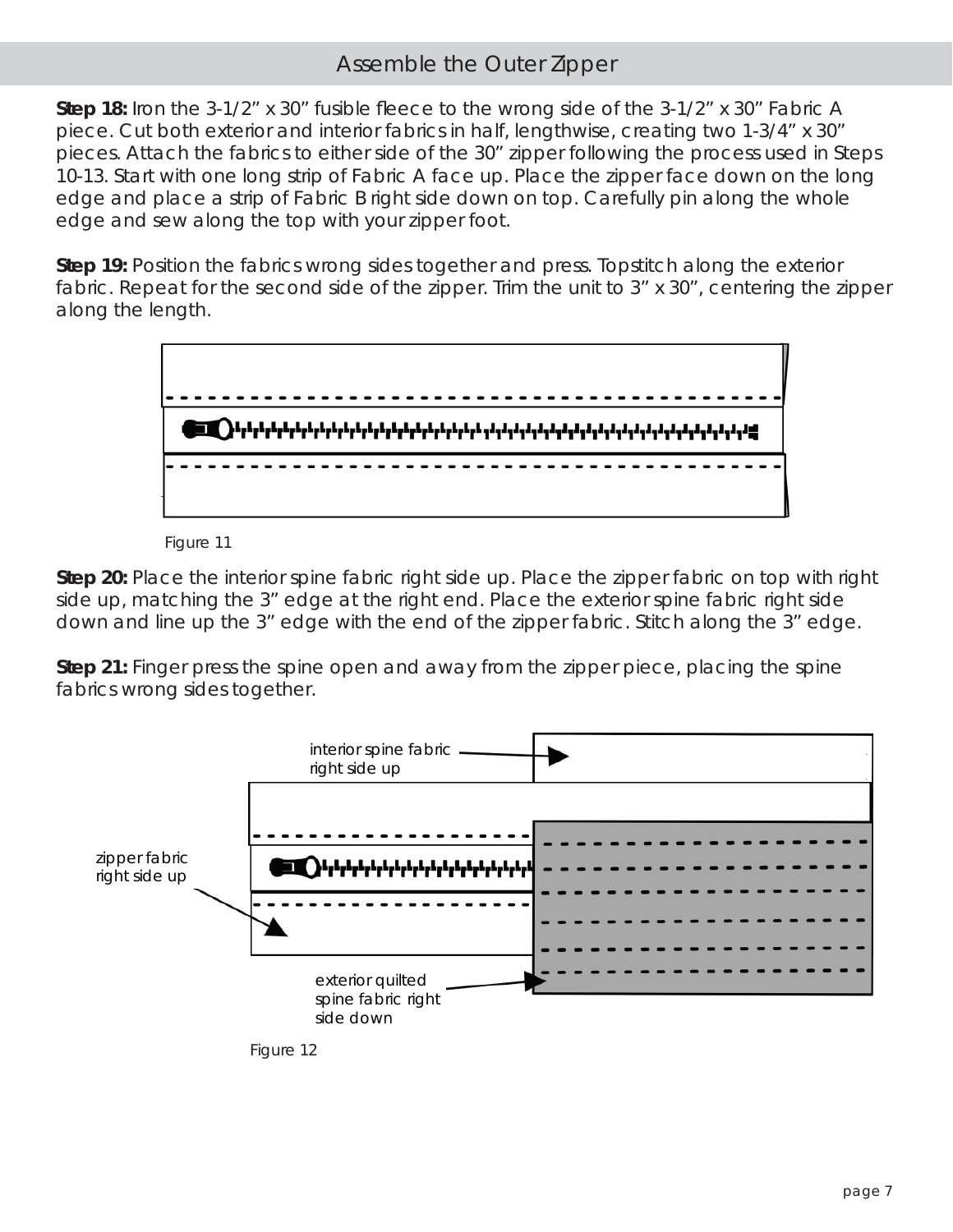**Step 22:** Center the spine along one long edge of the case body, ensuring that the exterior fabrics of the spine and body are both facing out. Slowly pin your zipper area along the edge of one side of your case body. Repeat with the second piece of the case body until both sides look evenly arranged around the zippered area. Then tuck the raw edges of the zipper area under and pin in place. This will be hand stitched later. Leaving this end of the spine unattached helps to ensure a nice fit when sewing on the zipper.